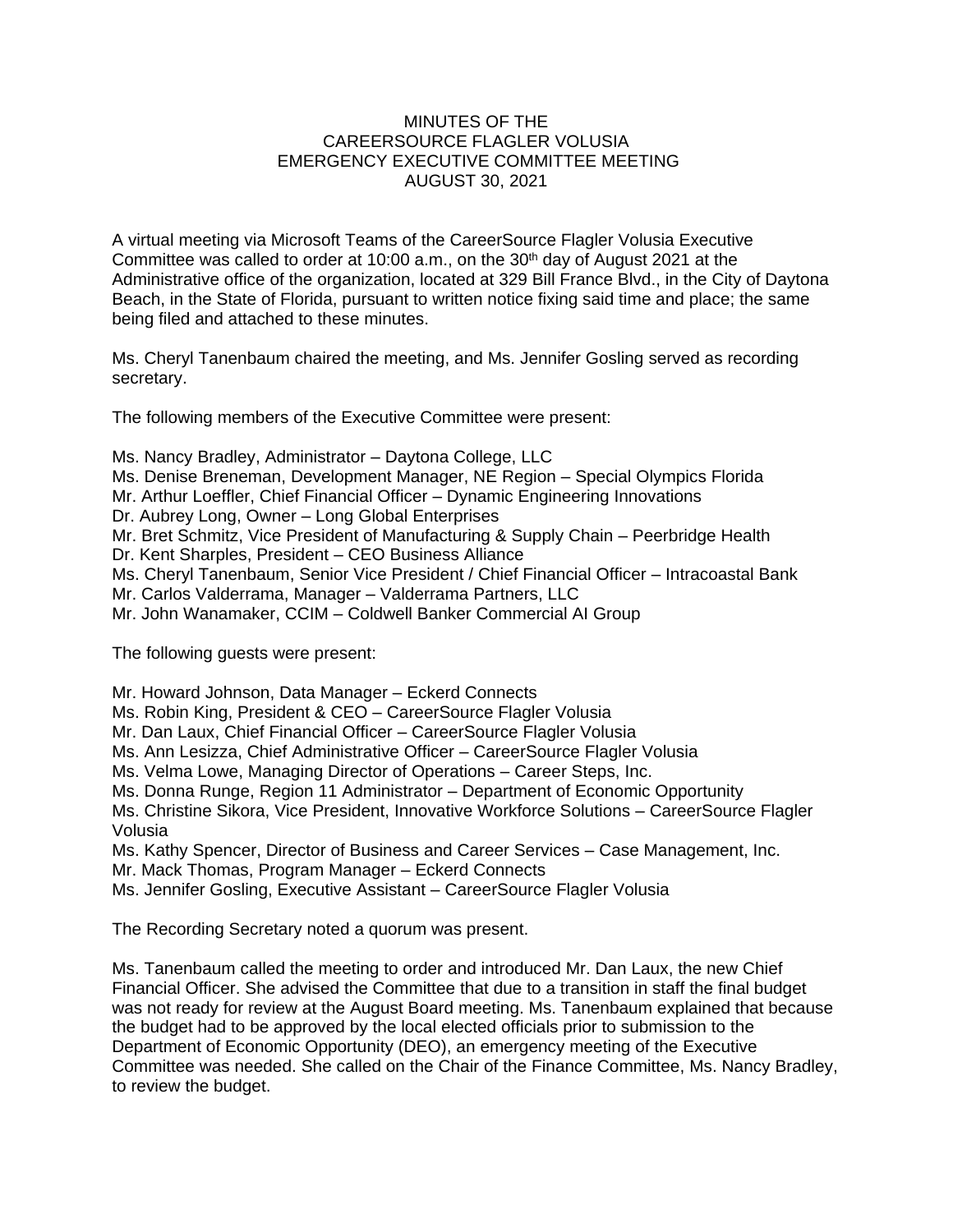Ms. Bradley reminded the Committee that they had approved a preliminary budget in April which was ratified by the Board in May. She advised that the final budget which was sent to the members prior to the meeting included a better estimate of the funds carried forward into this year and reflected several initiatives which will be implemented during the year. Ms. Bradley asked Ms. Robin King and Mr. Laux to report on the changes to the budget. Ms. King reported that after further review, the carry forward funds were not as high as initially projected. She advised that CareerSource Flagler Volusia had received the Rapid Response funding which increased by approximately \$100,000 compared to last year. Ms. King discussed the projected Ticket to Work revenue and stated that while the amount was a conservative estimate, she hoped that the amount would be exceeded. She noted that staff may request a withdrawal of \$35,000 from the Corporate Investment account should it be needed this year.

Ms. King reported that there was \$283,000 assigned to the four-year National Emergency Grant (NEG) received for Fostering Opioid Recovery and that at least \$184,000 will need to be carried forward since the grant does not end until April 2024. She advised that one of the adjustments that had to be made to the budget was the removal of the performance incentives and explained that performance incentives have been discontinued. Additional funding must be obtained through competitive grants from CareerSource Florida. Ms. King stated that the Rural Initiative funds have doubled compared to the last few years, and those funds are specifically designated for Flagler County.

Ms. King reviewed the budget further and stated that the only carry forward for next year would be the funds dedicated to the NEG Opioid grant. A question was raised on what the historical use of unrestricted funds has been. Ms. King replied that unrestricted funds were in a Corporate Account and have historically paid for special initiatives of the Board or for items or services that normal allocations cannot be used to fund.

Next, Ms. King went over the expenditures. She advised that there is a variance in the staff and benefits by approximately \$43,000 which was the addition of a new position under the Rapid Response funding. Additionally, there are two anticipated retirements in the year to come. Ms. King stated that staff looked at how much was spent last year by each line item and adjusted the budget accordingly. She noted that the client services budget has increased since the State now allows many support services to be charged to training. A question was raised on the differences of the final budget compared to the preliminary. Ms. King replied that the revenue was projected too high on the preliminary budget and was subsequently adjusted from 9.6 million down to 8.6 million.

The Committee asked what the State's expectations were for the budget. Ms. King replied that most funding streams have a one-year life cycle; Workforce Innovation and Opportunity Act (WIOA) funding has a two-year life cycle. She explained that traditionally, CareerSource Flagler Volusia carried over as much funding as possible; however, both DEO and the Department of Labor have advised that they do not agree with that philosophy and carry forwards have been reduced as a result.

Ms. King advised that once the budget was approved by the Committee, it would be sent to the two Counties for their approval and then to the State. Ms. King noted that she has discussed with Ms. Bradley the possibility of bringing the budget before the Committee throughout the year

Ms. Bradley asked for a motion to approve the 2021-2022 final budget as presented.